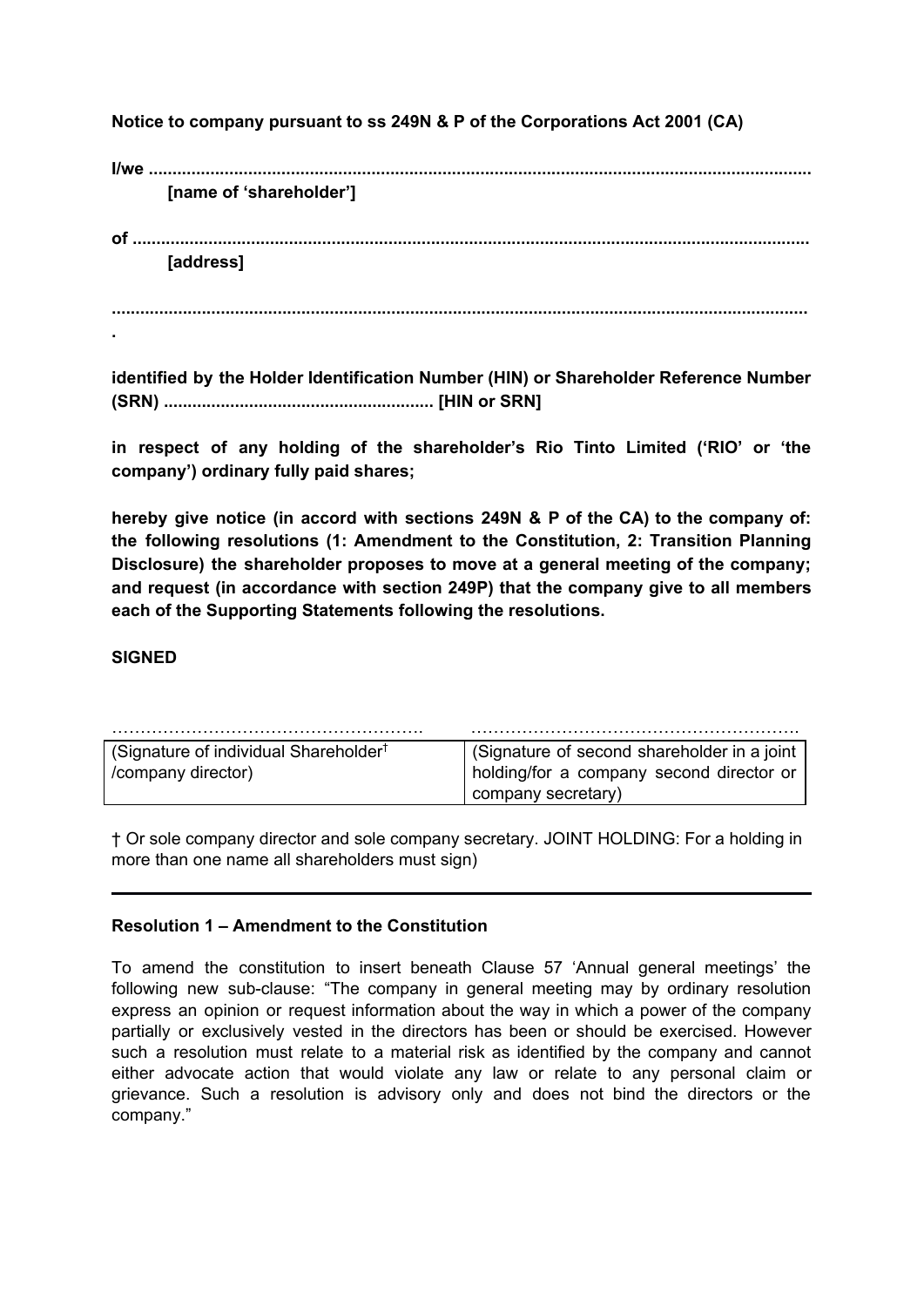*(Note that an accompanying ordinary resolution seeking transition planning disclosure should also be included on Rio Tinto Limited's Notice of 2019 Annual General Meeting. Shareholders who vote by proxy should be able to lodge a vote on both resolutions.)*

# **Supporting Statement 1**

Shareholder resolutions are a healthy part of corporate democracy in many jurisdictions other than Australia. For example, in the UK shareholders can consider resolutions seeking to explicitly direct the conduct of the board. In the US, New Zealand and Canada shareholders can consider resolutions seeking to advise their board as to how it should act. As a matter of practice, typically, unless the board permits it, Australian shareholders cannot follow the example of their UK, US, New Zealand or Canadian cousins in this respect.

A board of Directors is a steward for shareholders and accountability for the discharge of that stewardship is essential to long-term corporate prosperity.

In rare situations the appropriate course of action for shareholders dissatisfied with the conduct of board members is to seek to remove them. But in many situations such a personality-focused approach is unproductive and unwarranted. In those situations a better course of action is to formally and publicly allow shareholders the opportunity at shareholder meetings such as the AGM to alert board members that the shareholders seek more information or favour a particular approach to corporate policy.

The Constitution of Rio Tinto is not conducive to the right of shareholders to place resolutions on the agenda of a shareholder meeting.

In our view, this is contrary to the long-term interests of Rio Tinto, the Rio Tinto board and all Rio Tinto shareholders.

Passage of this resolution – to amend the Rio Tinto constitution – will simply put Rio Tinto in a similar position in regard to shareholder resolutions as any listed company in the UK, US, Canada or New Zealand.

We encourage shareholders to vote in favour of this resolution.

### **Resolution 2 – Transition Planning Disclosure**

Shareholders request that the company, in annual reporting from 2020, set out transition plans consistent with the goal of the Paris Agreement to limit global warming to 1.5°C. Plans should include short-, medium- and long-term targets to reduce scope 1, 2 and 3 greenhouse gas emissions, and detailed strategies to meet these targets.

This information should describe how capital expenditure decisions will align to the goals of the Paris Agreement, and how executive remuneration will incentivise adherence to the transition plans.

### **Supporting Statement 2**

The Paris Agreement<sup>1</sup> on climate change, which aims to hold global warming to well below 2ºC above pre-industrial levels and aim for a 1.5ºC limit, has been ratified by 185 member

<sup>&</sup>lt;sup>1</sup> [https://unfccc.int/sites/default/files/english\\_paris\\_agreement.pdf](https://unfccc.int/sites/default/files/english_paris_agreement.pdf), Article 2(1)(a)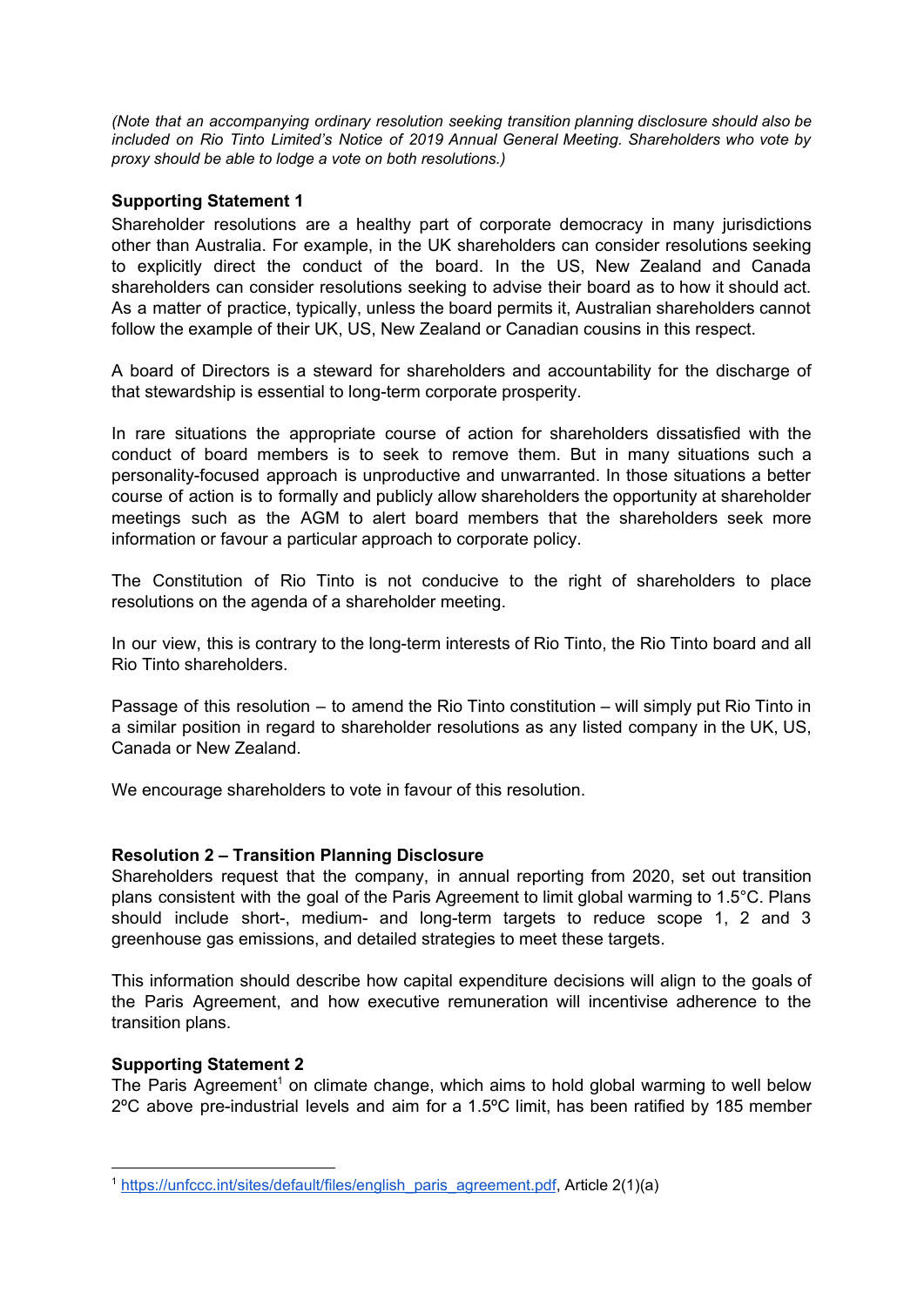parties. It is reasonable to expect governments and markets to accelerate the pace of action in order to achieve these goals.

Achieving the Paris Agreement's goals will require a substantial near-term transformation of the global economy to one that is virtually free of greenhouse gas emissions by the middle of the century. According to the IPCC, "In model pathways with no or limited overshoot of 1.5 $^{\circ}$ C, global net anthropogenic CO<sub>2</sub> emissions decline by about 45% from 2010 levels by 2030... reaching net zero around 2050."<sup>2</sup>

Restructuring the economy to meet these goals will present significant risks and opportunities. The emissions-intensive nature of Rio Tinto's business leaves our company highly susceptible to market and regulatory changes required to meet the Paris Agreement's goal of limiting global warming to 1.5°C. Rio Tinto's actions and disclosures to date are not sufficient to demonstrate the company is adequately prepared for the risks and opportunities presented by this transition. This resolution is intended to remedy this concern, and provide shareholders assurance that the company is effectively mitigating its transitional climate risk.

### **Emissions**

Rio Tinto's coal divestment has been a positive step towards reducing climate risk exposure. However, our large carbon footprint necessitates detailed plans to ensure effective risk management to transition to a low-carbon world.

Rio Tinto's 2018 greenhouse gas emissions were:<sup>3</sup>

- $\bullet$  Scope 1: 17.8 million tCO<sub>2</sub>e
- Scope 2: 10.8 million  $tCO<sub>2</sub>e$
- Scope  $3:536.0$  million  $tCO<sub>2</sub>e$

In terms of scope 1 and 2 emissions, this makes us the 5th most greenhouse gas emitting company Australia. $4$  In 2017, the company was ranked 24 on the Carbon Majors list of 100 companies responsible for 71% of industrial greenhouse gas emissions since 1988. 5

Rio Tinto aims "for a substantial decarbonisation of our business by 2050<sup>"6</sup> and plans to "set new targets to replace the current emissions intensity target before it expires in 2020."7 However, emissions-intensity targets can be met through action related to business and revenue as much as actual emissions output. Therefore, an emissions intensity target alone may mask our future scope 1, 2 and 3 greenhouse gas emission liabilities. Any targets set for emission reduction must be absolute, sufficiently ambitious to be consistent with the goals of the Paris Agreement, and set on a short (to 2025), medium (2030) and long-term (2050) basis in order to drive appropriate changes throughout the business.

Rio Tinto claims to "incorporate climate change considerations into our strategic planning and commercial frameworks, to make sure that risks and opportunities can be addressed

<sup>2</sup> [https://www.ipcc.ch/sr15/chapter/summary-for-policy-makers/,](https://www.ipcc.ch/sr15/chapter/summary-for-policy-makers/) C.1

<sup>&</sup>lt;sup>3</sup> [https://www.riotinto.com/documents/RT\\_Our\\_approach\\_to\\_climate\\_change\\_2018.pdf,](https://www.riotinto.com/documents/RT_Our_approach_to_climate_change_2018.pdf) 26

<sup>4</sup> [http://www.cleanenergyregulator.gov.au/NGER/Pages/Published%20information/Reported%20](http://www.cleanenergyregulator.gov.au/NGER/Pages/Published%20information/Reported%20greenhouse%20and%20energy%20information%2c%20by%20year/Corporate-emissions-and-energy-data-2017%E2%80%9318.aspx) [greenhouse%20and%20energy%20information%2c%20by%20year/Corporate-emissions-and-energy](http://www.cleanenergyregulator.gov.au/NGER/Pages/Published%20information/Reported%20greenhouse%20and%20energy%20information%2c%20by%20year/Corporate-emissions-and-energy-data-2017%E2%80%9318.aspx)[data-2017%E2%80%9318.aspx](http://www.cleanenergyregulator.gov.au/NGER/Pages/Published%20information/Reported%20greenhouse%20and%20energy%20information%2c%20by%20year/Corporate-emissions-and-energy-data-2017%E2%80%9318.aspx)

<sup>5</sup> [https://6fefcbb86e61af1b2fc4-c70d8ead6ced550b4d987d7c03fcdd1d.ssl.cf3.rackcdn.com/cms/](https://6fefcbb86e61af1b2fc4-c70d8ead6ced550b4d987d7c03fcdd1d.ssl.cf3.rackcdn.com/cms/reports/documents/000/002/327/original/Carbon-Majors-Report-2017.pdf?1501833772) [reports/documents/000/002/327/original/Carbon-Majors-Report-2017.pdf?1501833772](https://6fefcbb86e61af1b2fc4-c70d8ead6ced550b4d987d7c03fcdd1d.ssl.cf3.rackcdn.com/cms/reports/documents/000/002/327/original/Carbon-Majors-Report-2017.pdf?1501833772)

<sup>&</sup>lt;sup>6</sup> [https://www.riotinto.com/documents/RT\\_Climate\\_change\\_position\\_statement.pdf](https://www.riotinto.com/documents/RT_Climate_change_position_statement.pdf)

<sup>&</sup>lt;sup>7</sup> [https://www.riotinto.com/documents/RT\\_Our\\_approach\\_to\\_climate\\_change\\_2018.pdf,](https://www.riotinto.com/documents/RT_Our_approach_to_climate_change_2018.pdf) 29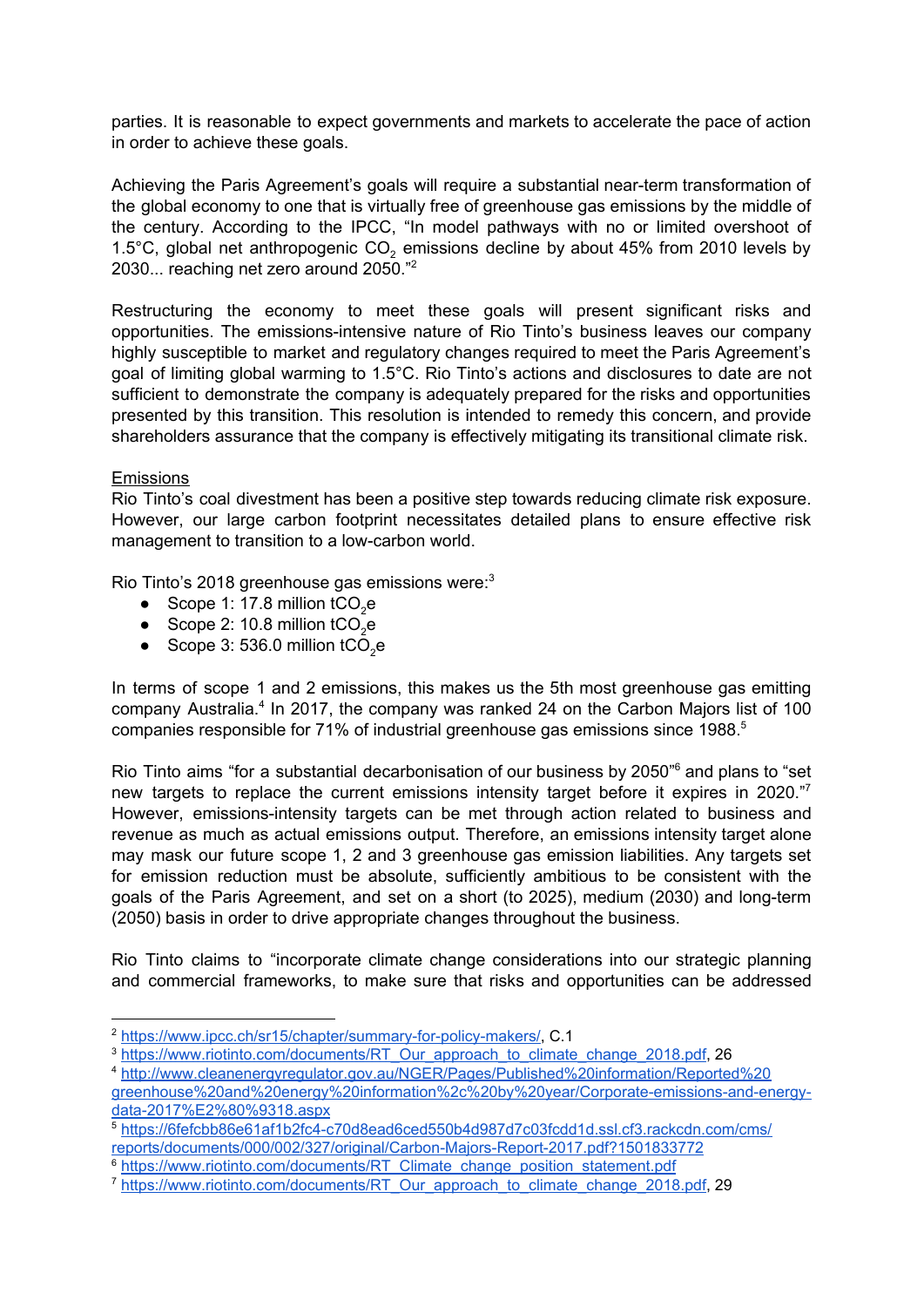comprehensively."<sup>8</sup> However, the company does not detail how emissions reduction, capital expenditure, and executive remuneration plans are informed by robust scenario analysis consistent with the uppermost ambition of the Paris Agreement. Alongside any targets to reduce emissions should be plans for how these targets will be achieved.

Effective management of scope 1 and 2 emissions would limit the potential for carbon costs and liabilities that can be expected to be imposed in future. Managing down scope 3 emissions is effectively mitigating the degree of risk exposure Rio Tinto has to sectors that will be structurally challenged as the world aims to keep global warming below 1.5°C.

### Investor and regulator expectations

The G20 Financial Stability Board set up its Task Force on Climate-related Financial Disclosures (TCFD) in 2015, following a landmark speech in which Chair Mark Carney stated "shifts in our climate bring potentially profound implications for… financial stability and the economy."<sup>9</sup> In June 2017 the TCFD published its final recommendations, designed to allow investors to "appropriately assess and price climate-related risk and opportunities."<sup>10</sup> Regulators and investors now expect companies to fully comply with the TCFD recommendations.

The Australian Government welcomed the release of the TCFD's Final Report, encouraging "all stakeholders to carefully consider the recommendations of the Taskforce."<sup>11</sup> APRA Executive Board member Geoff Summerhayes in 2017 warned Australian companies "can expect to see more emphasis on disclosure around climate risk exposure and management."  $12$  ASIC foreshadowed regulatory action after its September 2018 report found many companies were breaking the law by failing to adequately consider and disclose climate risk. 13

All 46 respondents to Morrow Sodali's 2019 Institutional Investor Survey, with a combined US\$33 trillion in assets under management, believe companies with material exposures to climate-related risks, like Rio Tinto, should adopt the recommendations of the TCFD.<sup>14</sup> Similarly, the Australian Council of Superannuation Investors' (ACSI) expects TCFD adoption to ensure companies can "successfully identify and manage the climate risks and opportunities [they] face." 15

Rio Tinto has both the opportunity and the impetus to take the lead on climate change transition planning. Major investors are calling for ever more detailed climate risk disclosures. Rio Tinto signed up as a supporter of the TCFD recommendations in 2017,<sup>16</sup> but is yet to fully comply with them.

<sup>8</sup> Ibid, 17

<sup>9</sup> [https://www.bankofengland.co.uk/speech/2015/breaking-the-tragedy-of-the-horizon-climate-change](https://www.bankofengland.co.uk/speech/2015/breaking-the-tragedy-of-the-horizon-climate-change-and-financial-stability)[and-financial-stability](https://www.bankofengland.co.uk/speech/2015/breaking-the-tragedy-of-the-horizon-climate-change-and-financial-stability), 3

<sup>10</sup> <https://www.fsb-tcfd.org/publications/final-recommendations-report/>

<sup>&</sup>lt;sup>11</sup> [https://www.aph.gov.au/Parliamentary\\_Business/Committees/Senate/Economics/Carbonrisk](https://www.aph.gov.au/Parliamentary_Business/Committees/Senate/Economics/Carbonriskdisclosure45/Government_Response) [disclosure45/Government\\_Response](https://www.aph.gov.au/Parliamentary_Business/Committees/Senate/Economics/Carbonriskdisclosure45/Government_Response), 3

<sup>12</sup> [https://www.apra.gov.au/media-centre/speeches/weight-money-business-case-climate-risk](https://www.apra.gov.au/media-centre/speeches/weight-money-business-case-climate-risk-resilience)**[resilience](https://www.apra.gov.au/media-centre/speeches/weight-money-business-case-climate-risk-resilience)** 

<sup>13</sup> <https://download.asic.gov.au/media/4871341/rep593-published-20-september-2018.pdf>

<sup>14</sup> [https://www.morrowsodali.com/news/institutional-investor-survey-2019,](https://www.morrowsodali.com/news/institutional-investor-survey-2019) 20

<sup>15</sup> [https://www.acsi.org.au/images/stories/ACSIDocuments/ACSI-Governance-Guidelines.Nov17.pdf,](https://www.acsi.org.au/images/stories/ACSIDocuments/ACSI-Governance-Guidelines.Nov17.pdf) 26

<sup>&</sup>lt;sup>16</sup> [https://www.riotinto.com/documents/RT\\_Our\\_approach\\_to\\_climate\\_change\\_2018.pdf](https://www.riotinto.com/documents/RT_Our_approach_to_climate_change_2018.pdf), 9